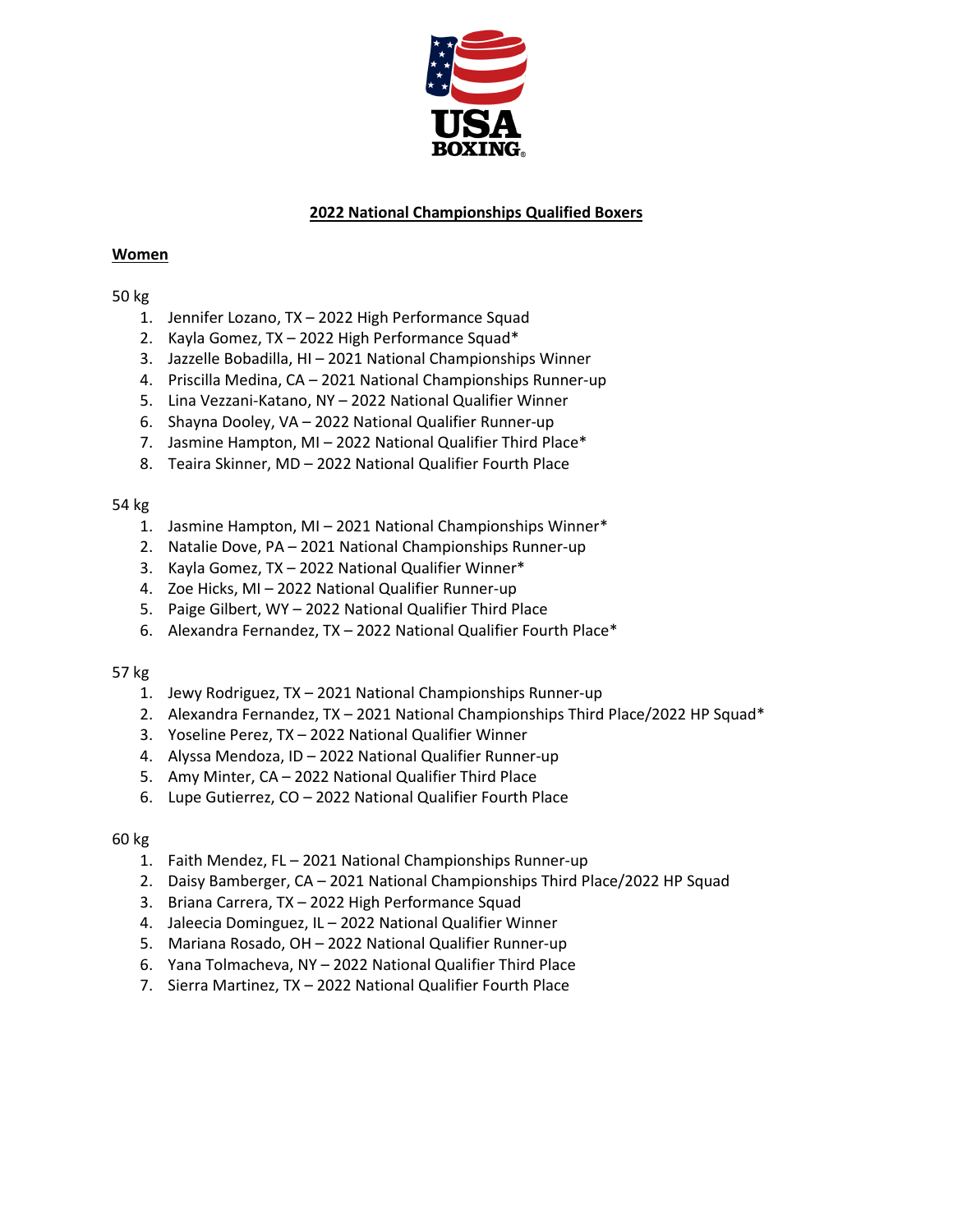

### 66 kg

- 1. Arika Skoog 2022 High Performance Squad
- 2. Stephanie Simon, NC 2021 National Championships Winner
- 3. Ariana Carrasco, NM 2021 National Championships Third Place
- 4. Christine Forkins, TN 2022 National Qualifier Winner
- 5. Carson Crawford, CA 2022 National Qualifier Runner-up
- 6. Jacqueline Barco, PA 2022 National Qualifier Third Place
- 7. Algeria Lee Johnson, NY 2022 National Qualifier Fourth Place

### 75 kg

- 1. Tanaesja Milligan, GA 2021 National Championships Winner
- 2. Jillian Petroglia, NY 2021 National Championships Third Place
- 3. Kendra Samargis, ID 2022 National Qualifier Winner
- 4. Ciara Frazier, OH 2022 National Qualifier Runner-up
- 5. Angelica Arroyo, OH 2022 National Qualifier Third Place
- 6. Katherine Harrington, OH 2022 National Qualifier Fourth Place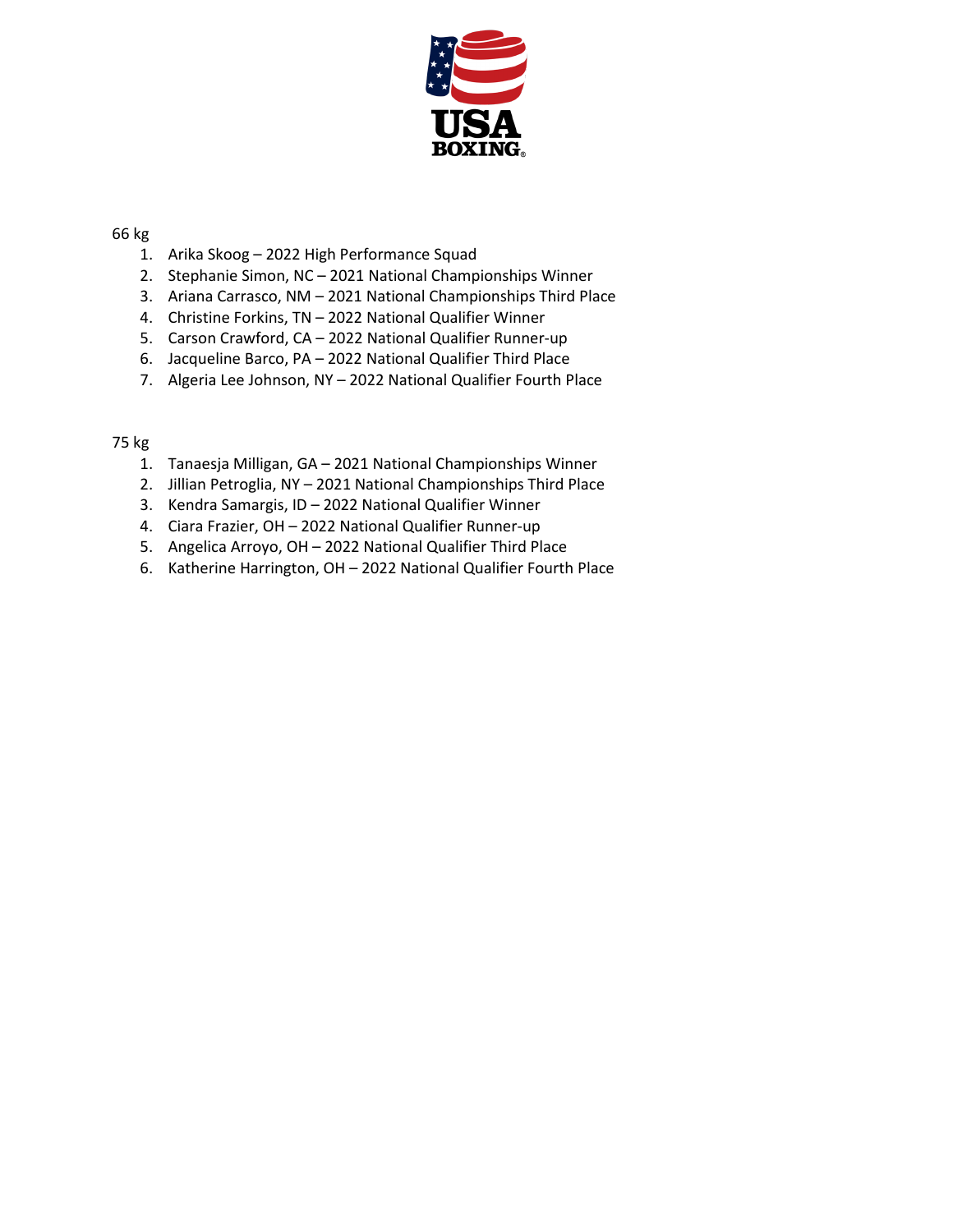

## **Men**

## 51 kg

- 1. Eli Lankford, CO 2022 High Performance Squad
- 2. Aaron Garcia, UT 2021 National Championships Winner
- 3. Richard Fernandez, TX 2021 National Championships Runner-up
- 4. Demitrius Lewis, MD 2022 National Qualifier Winner
- 5. Alex Espinoza, TX 2022 National Qualifier Runner-up
- 6. Isaiah Ortiz, NM 2022 National Qualifier Third Place
- 7. Sean Moncada, TX 2022 National Qualifier Fourth Place

# 57 kg

- 1. Julius Ballo, CA 2022 High Performance Squad/2021 National Championships Winner
- 2. Keith Colon, NY 2021 National Championships Runner-up
	- a. No longer eligible as competed for Puerto Rico
- 3. Tavoscia Arnold, TN 2021 National Championships Third Place
- 4. William Luther, DC 2022 National Qualifier Winner
- 5. Ramsey Vesey, IL 2022 National Qualifier Runner-up
- 6. Javier Zamarron, WI 2022 National Qualifier Third Place
- 7. Jamal Bowman, OH 2022 National Qualifier Fourth Place

# 63.5 kg

- 1. Vershaun Lee, ILL 2022 High Performance Squad
- 2. Jonathan Mansour, CA 2022 High Performance Squad
- 3. Abdurrahman Mason, NV 2021 National Championships Runner-up
- 4. Deric Davis, DC 2021 National Championships Third
- 5. Noah Timoteo, HI 2022 National Qualifier Winner
- 6. Jordan Jenkins, TX 2022 National Qualifier Runner-up
- 7. Santana Draper, TX 2022 National Qualifier Third Place
- 8. Marcell Bonner, OH 2022 National Qualifier Fourth Place

# 71 kg

- 1. Keon Davis, WV 2022 High Performance Squad
- 2. Quincey Williams, DC 2022 High Performance Squad
- 3. Justin Lacey-Pierce, MI 2021 National Championships Winner
- 4. Ruben Salazar, TX 2021 National Championships Runner-up
- 5. Amir Anderson, NY 2022 National Qualifier Winner
- 6. Devin Parrish, IL 2022 National Qualifier Runner-up
- 7. Andrew Zammit, OH 2022 National Qualifier Third Place
- 8. Isaiah Abalan, MN 2022 National Qualifier Fourth Place